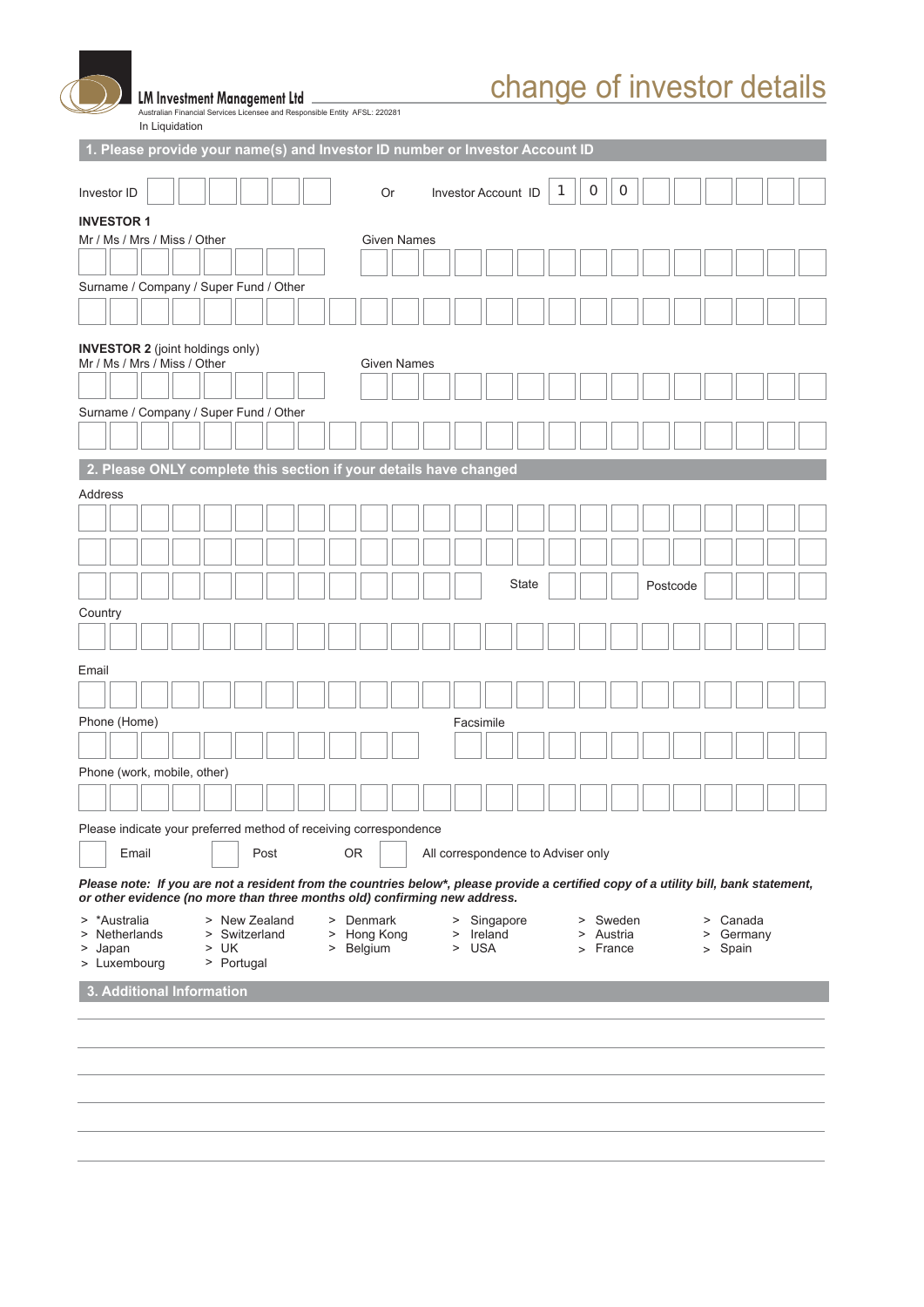

# change of investor details

Australian Financial Services Licensee and Responsible Entity AFSL: 220281 In Liquidation

| 4a. Nominated Bank Account Details (Australian Bank account) please only complete if your details have changed |  |  |  |                                 |                                      |  |                                                                                               |  |  |                                                  |  |                        |                                                                                                                                       |  |  |  |                                                                                                                                  |
|----------------------------------------------------------------------------------------------------------------|--|--|--|---------------------------------|--------------------------------------|--|-----------------------------------------------------------------------------------------------|--|--|--------------------------------------------------|--|------------------------|---------------------------------------------------------------------------------------------------------------------------------------|--|--|--|----------------------------------------------------------------------------------------------------------------------------------|
| <b>BSB Number</b><br><b>Account Number</b>                                                                     |  |  |  |                                 |                                      |  |                                                                                               |  |  |                                                  |  |                        |                                                                                                                                       |  |  |  |                                                                                                                                  |
|                                                                                                                |  |  |  |                                 |                                      |  |                                                                                               |  |  |                                                  |  |                        |                                                                                                                                       |  |  |  |                                                                                                                                  |
|                                                                                                                |  |  |  |                                 | Bank/Building Society/Credit Union   |  |                                                                                               |  |  |                                                  |  |                        |                                                                                                                                       |  |  |  |                                                                                                                                  |
|                                                                                                                |  |  |  |                                 |                                      |  |                                                                                               |  |  |                                                  |  |                        |                                                                                                                                       |  |  |  |                                                                                                                                  |
| <b>Branch</b>                                                                                                  |  |  |  |                                 |                                      |  |                                                                                               |  |  |                                                  |  |                        |                                                                                                                                       |  |  |  |                                                                                                                                  |
|                                                                                                                |  |  |  |                                 |                                      |  |                                                                                               |  |  |                                                  |  |                        |                                                                                                                                       |  |  |  |                                                                                                                                  |
| Account name                                                                                                   |  |  |  |                                 |                                      |  |                                                                                               |  |  |                                                  |  |                        |                                                                                                                                       |  |  |  |                                                                                                                                  |
|                                                                                                                |  |  |  |                                 |                                      |  |                                                                                               |  |  |                                                  |  |                        |                                                                                                                                       |  |  |  |                                                                                                                                  |
| Payment of Monthly Interest on acct no.                                                                        |  |  |  |                                 |                                      |  |                                                                                               |  |  |                                                  |  |                        |                                                                                                                                       |  |  |  |                                                                                                                                  |
|                                                                                                                |  |  |  |                                 |                                      |  |                                                                                               |  |  |                                                  |  |                        |                                                                                                                                       |  |  |  |                                                                                                                                  |
|                                                                                                                |  |  |  |                                 |                                      |  |                                                                                               |  |  |                                                  |  |                        | 4b. Nominated Bank Account Details (International Bank account) please only complete if your details have changed                     |  |  |  |                                                                                                                                  |
| <b>Account Name</b>                                                                                            |  |  |  |                                 |                                      |  |                                                                                               |  |  |                                                  |  |                        |                                                                                                                                       |  |  |  |                                                                                                                                  |
|                                                                                                                |  |  |  |                                 |                                      |  |                                                                                               |  |  |                                                  |  |                        |                                                                                                                                       |  |  |  |                                                                                                                                  |
|                                                                                                                |  |  |  |                                 |                                      |  |                                                                                               |  |  |                                                  |  |                        |                                                                                                                                       |  |  |  |                                                                                                                                  |
|                                                                                                                |  |  |  |                                 | <b>Beneficiary Account Number</b>    |  |                                                                                               |  |  |                                                  |  |                        |                                                                                                                                       |  |  |  |                                                                                                                                  |
|                                                                                                                |  |  |  |                                 |                                      |  |                                                                                               |  |  |                                                  |  |                        |                                                                                                                                       |  |  |  |                                                                                                                                  |
|                                                                                                                |  |  |  | Beneficiary Bank Name           |                                      |  |                                                                                               |  |  |                                                  |  |                        |                                                                                                                                       |  |  |  |                                                                                                                                  |
|                                                                                                                |  |  |  |                                 |                                      |  |                                                                                               |  |  |                                                  |  |                        |                                                                                                                                       |  |  |  |                                                                                                                                  |
|                                                                                                                |  |  |  | <b>Beneficiary Bank Address</b> |                                      |  |                                                                                               |  |  |                                                  |  |                        |                                                                                                                                       |  |  |  |                                                                                                                                  |
|                                                                                                                |  |  |  |                                 |                                      |  |                                                                                               |  |  |                                                  |  |                        |                                                                                                                                       |  |  |  |                                                                                                                                  |
|                                                                                                                |  |  |  |                                 |                                      |  |                                                                                               |  |  |                                                  |  |                        |                                                                                                                                       |  |  |  |                                                                                                                                  |
|                                                                                                                |  |  |  |                                 |                                      |  |                                                                                               |  |  |                                                  |  |                        |                                                                                                                                       |  |  |  |                                                                                                                                  |
|                                                                                                                |  |  |  |                                 |                                      |  |                                                                                               |  |  |                                                  |  |                        |                                                                                                                                       |  |  |  |                                                                                                                                  |
| Swift Code                                                                                                     |  |  |  |                                 |                                      |  |                                                                                               |  |  |                                                  |  | Sort Code              |                                                                                                                                       |  |  |  |                                                                                                                                  |
|                                                                                                                |  |  |  |                                 |                                      |  |                                                                                               |  |  |                                                  |  |                        |                                                                                                                                       |  |  |  |                                                                                                                                  |
|                                                                                                                |  |  |  |                                 | Routing Code/Fedwire (US Banks Only) |  |                                                                                               |  |  | IBAN Number (Mandatory for all EU bank accounts) |  |                        |                                                                                                                                       |  |  |  |                                                                                                                                  |
|                                                                                                                |  |  |  |                                 |                                      |  |                                                                                               |  |  |                                                  |  |                        |                                                                                                                                       |  |  |  |                                                                                                                                  |
|                                                                                                                |  |  |  |                                 |                                      |  | Intermediary Bank Name (For overseas bank accounts using an intermediary bank, if applicable) |  |  |                                                  |  |                        |                                                                                                                                       |  |  |  |                                                                                                                                  |
|                                                                                                                |  |  |  |                                 |                                      |  |                                                                                               |  |  |                                                  |  |                        |                                                                                                                                       |  |  |  |                                                                                                                                  |
|                                                                                                                |  |  |  |                                 | <b>Intermediary Bank Address</b>     |  |                                                                                               |  |  |                                                  |  |                        |                                                                                                                                       |  |  |  |                                                                                                                                  |
|                                                                                                                |  |  |  |                                 |                                      |  |                                                                                               |  |  |                                                  |  |                        |                                                                                                                                       |  |  |  |                                                                                                                                  |
|                                                                                                                |  |  |  |                                 |                                      |  |                                                                                               |  |  |                                                  |  |                        |                                                                                                                                       |  |  |  |                                                                                                                                  |
|                                                                                                                |  |  |  |                                 |                                      |  |                                                                                               |  |  |                                                  |  |                        |                                                                                                                                       |  |  |  |                                                                                                                                  |
|                                                                                                                |  |  |  | Intermediary Swift Code         |                                      |  |                                                                                               |  |  |                                                  |  | Intermediary Sort Code |                                                                                                                                       |  |  |  |                                                                                                                                  |
|                                                                                                                |  |  |  |                                 |                                      |  |                                                                                               |  |  |                                                  |  |                        |                                                                                                                                       |  |  |  |                                                                                                                                  |
|                                                                                                                |  |  |  |                                 | Intermediary Account Number          |  |                                                                                               |  |  |                                                  |  |                        |                                                                                                                                       |  |  |  |                                                                                                                                  |
|                                                                                                                |  |  |  |                                 |                                      |  |                                                                                               |  |  |                                                  |  |                        |                                                                                                                                       |  |  |  |                                                                                                                                  |
|                                                                                                                |  |  |  |                                 |                                      |  |                                                                                               |  |  |                                                  |  |                        |                                                                                                                                       |  |  |  | Where the nominated bank account name is different to the investment name, please advise why funds are to be credited to a third |
|                                                                                                                |  |  |  |                                 |                                      |  |                                                                                               |  |  |                                                  |  |                        | party. This will not be processed unless the details are complete and LM is satisfied with the legitimacy of the third party details. |  |  |  |                                                                                                                                  |

**4c. Signature Required for Bank Account Details** 

For your investment protection, please sign the below to ensure we pay only to your nominated account to alleviate any possible fraudulent activity.

I/we confirm this is my/our nominated bank account for payment of funds.

**Signature of Investor 1 / Company Officer** 

**Signature of Investor 2 / Company Officer** 

Date

Date